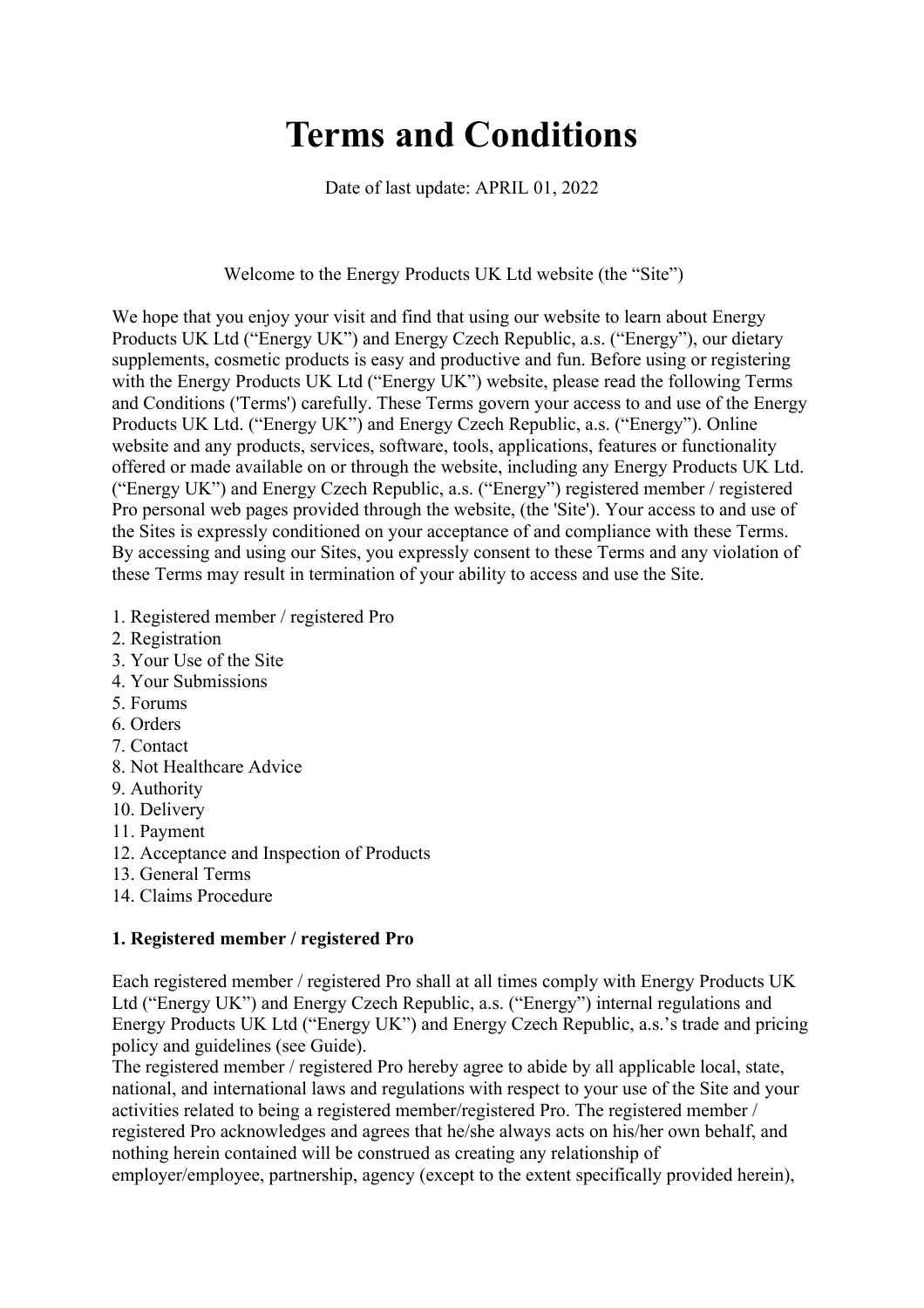joint venture, or otherwise between the parties hereto, nor will this Agreement be construed as conferring on you any express or implied right, power, or authority to enter into any agreement or commitment, express or implied, or to incur any obligation or liability on behalf of Energy Products UK Ltd ("Energy UK") and Energy Czech Republic, a.s.. The registered member / registered Pro is only entitled to sell the products in retail settings and at the then current published prices set by Energy Products UK Ltd ("Energy UK") and Energy Czech Republic, a.s.. The current published retail prices are listed at www.products.energy. Any sale of products to wholesalers or through e-commerce (e-shop, e-marketing, commercial sharing of products and services, etc.) is subject to prior written notification and permission by Energy Products UK Ltd ("Energy UK") and Energy Czech Republic, a.s.. All information provided to the customer by the registered member / registered Pro must be in strict accordance with the official Energy Products UK Ltd ("Energy UK") and Energy Czech Republic, a.s. policy (see GUIDE) and its promotional materials. All information and instructions provided to the customer by the registered member / registered Pro shall be in strict accordance with the instructions for use ( www.products.energy - product detail information ) and other information provided by Energy Czech Republic, a.s. in writing (collectively, the "Product Information"); at no time shall you make any statement or claim that deviates from the Product Information.

The registered member / registered Pro shall to sell Energy Products UK Ltd ("Energy UK") and Energy Czech Republic, a.s. products in the condition in which he/ she received them from Energy Products UK Ltd ("Energy UK") or Energy Czech Republic, a.s., i.e. you shall not change or modify their packaging, remove or in any way edit the labels placed on them, or change, modify or remove their trade names.

## **2. Registration**

When and if you set up an account with us and register to place orders through the Site you agree to

(a) provide accurate, current and complete information about yourself as prompted by our forms (including your email address),

and

(b) maintain and update your information (including your email address) to keep it accurate, current and complete.

You acknowledge that, if any information provided by you is untrue, inaccurate, not current or incomplete, we reserve the right to terminate your access to and use of the Site. Our use and disclosure of any such information that you provide is governed by our Privacy Policy. As part of the account set-up and registration process, you will be be asked to insert your first and last name, that will represent your username. We may refuse to grant you a username for any reason in our sole discretion, including in the event that we determine that such username impersonates someone else, is illegal, vulgar, or otherwise offensive, or is protected by trademark or other proprietary rights law, or otherwise may cause confusion. You will be responsible for the confidentiality and use of your username and password and agree not to transfer or resell your use of or access to the Site to any third party. YOU ARE ENTIRELY RESPONSIBLE FOR MAINTAINING THE CONFIDENTIALITY OF YOUR USERNAME AND PASSWORD AND FOR ANY AND ALL ACTIVITIES (INCLUDING PURCHASES, AS APPLICABLE) THAT ARE CONDUCTED THROUGH YOUR ACCOUNT.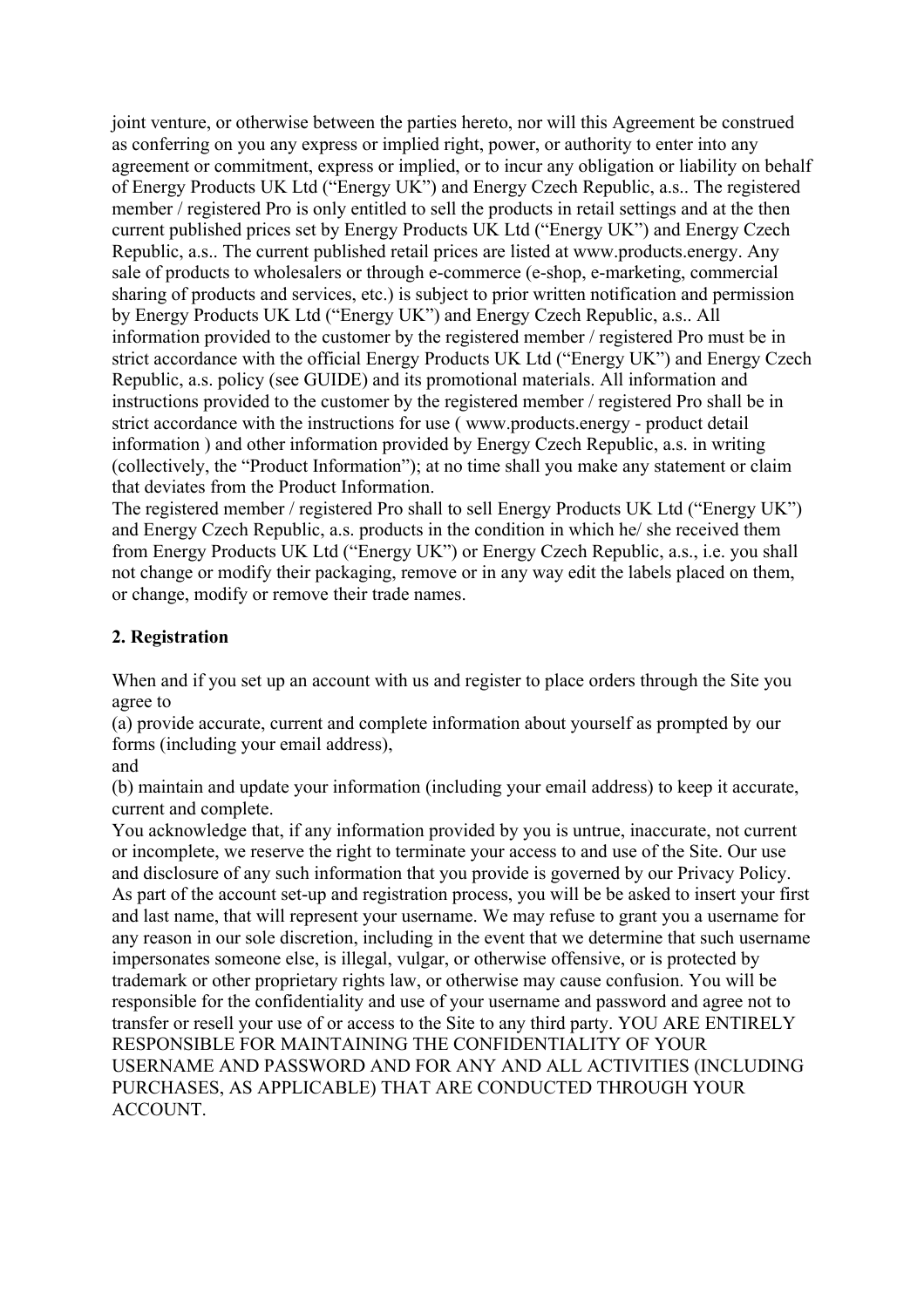#### **3. Your Use of the Site**

Subject to and conditioned upon your compliance with these Terms, we grant to you a nonexclusive, non-transferable, non-sublicensable, limited right and license to access and use the Site, including any images, text, graphics, sounds, data, links and other materials incorporated into the Site (other than your Submissions, as defined in Section 3 below), solely as made available by us and solely for your own personal purposes. The Site, including all such materials and all intellectual property rights therein, remain the property of Energy Czech Republic, a.s. or its licensors or suppliers. Except as expressly authorized by these Terms, you may not use, reproduce, distribute, modify, transmit or publicly display any portion of the Site without the written consent of Energy Products UK Ltd ("Energy UK") or Energy Czech Republic, a.s. While using the Site, you agree not to:

• Defame, abuse, harass, stalk, threaten or otherwise violate the rights of others, including without limitation others' privacy rights or rights of publicity;

• Impersonate any person or entity, falsely state or otherwise misrepresent your affiliation with any person or entity, or use any fraudulent, misleading or inaccurate email address or other contact information;

• Restrict or inhibit any other user from using the Site, including, without limitation, by means of 'hacking' or defacing any portion of the Site; • Violate any applicable laws or regulations;

• Express or imply that any statements you make are endorsed by us, without our prior written consent;

• Upload to, transmit through, or display on the Site

(a) any material that is unlawful, fraudulent, threatening, abusive, libelous, defamatory, obscene or otherwise objectionable, or infringes our or any third party' intellectual property or other rights;

(b) any confidential, proprietary or trade secret information of any third party; or

(c) any advertisements, solicitations, chain letters, pyramid schemes, investment opportunities or other unsolicited commercial communication (except as otherwise expressly permitted by us);

• Engage in spamming or flooding;

• Transmit any software or other materials that contain any viruses, worms, trojan horses, defects, date bombs, time bombs or other items of a destructive nature;

• Modify, adapt, sublicense, translate, sell, reverse engineer, decompile or disassemble any portion of the Site;

• Remove any copyright, trademark or other proprietary rights notices contained in or displayed on any portion of the Site;

• 'Frame' or 'mirror' any portion of the Site, or link to any page of or material on the Site other than the URL located at https://www.products.energy or the URLs provided by us to you for such purposes as part of the Site, without our prior written authorization;

• Use any robot, spider, site search/retrieval application or other manual or automatic device or process to retrieve, index, 'data mine' or in any way reproduce or circumvent the navigational structure or presentation of the Site; or

• Harvest or collect information about users of the Site without their express consent. We may terminate your access to and use of the Site immediately if you fail to comply with the above rules.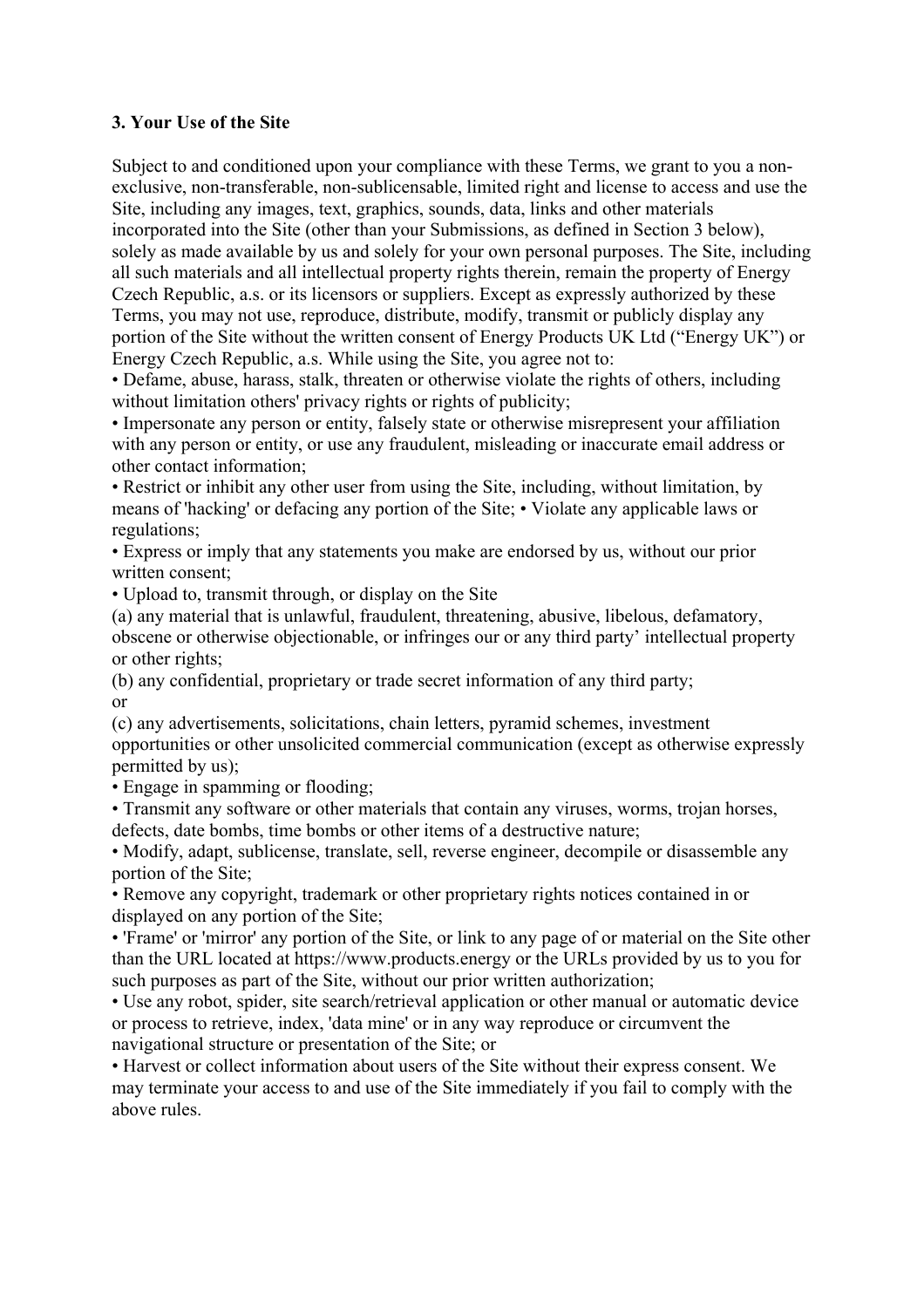### **4. Your Submissions**

In the event that you post or upload to the Site, or otherwise submit to Energy Products UK Ltd ("Energy UK") or Energy Czech Republic, a.s. as part of your use of the Site, any materials including, without limitation, photographs and other images, text, graphics, sounds, data, links and other materials (collectively, 'Submissions'), you will retain ownership of such Submissions, and you hereby grant us and our designees a worldwide, non- exclusive, sublicensable (through multiple tiers), assignable, royalty-free, fully paid- up, perpetual, irrevocable right to use, reproduce, distribute (through multiple tiers), create derivative works of, and publicly display and perform such Submissions, in connection with the Site. Except for the foregoing license, we do not claim ownership of any copyright in your Submissions. You represent, warrant and covenant that you own or otherwise possess all necessary rights with respect to your Submissions, and that your Submissions do not and will not infringe, misappropriate, use or disclose without authorization, or otherwise violate any intellectual property or proprietary right of any third party, and are not unlawful, fraudulent, threatening, abusive, libelous, defamatory, obscene or otherwise objectionable. None of the Submissions will be subject to any obligation, whether of confidentiality, attribution or otherwise, on our part and we will not be liable for any use or disclosure of any Submissions. You acknowledge and agree that we may (but are not obligated to) do any or all of the following, at our discretion:

(a) monitor and/or filter any Submissions (including without limitation by means of blocking or replacing expletives or other language that may be deemed harmful or offensive); (b) alter, remove, or refuse to send, transmit or otherwise use any Submission (including, without limitation, by suspending the processing and shipping of any order relating to any Submission);

and/or

(c) disclose any Submissions, and the circumstances surrounding the transmission or use thereof, to any third party in order to operate the Site;

to protect our affiliates, distributors, partners, licensors, advertisers, sponsors, and users; to comply with legal obligations or governmental requests; to enforce these Terms; or for any other reason or purpose. We recommend that you keep back-up copies of your Submissions on your hard drive or other personal system, as the Site is not intended to be used as a backup solution for storing your Submissions.

## **5. Forums**

The Site may permit users to share their Submissions with other users, including through our user forums ('Forums'). Some Forum participants may use anonymous screen names and may have no other connection with Energy Products UK Ltd ("Energy UK") or Energy Czech Republic, a.s.. A large volume of material is available in our Forums and Forum participants may occasionally post messages or make statements, whether intentionally or unintentionally, that are inaccurate, misleading or deceptive. We neither endorse nor are responsible for such messages or statements, or for any opinion, advice, information or other utterance made or displayed on the Site by third parties, whether such third parties are users of the Site or others. The opinions expressed in the Forums reflect solely the opinions of the participants and may not reflect the opinions of Energy Products UK Ltd ("Energy UK") or Energy Czech Republic, a.s.. We are not responsible for any errors or omissions in articles or postings, for hyperlinks embedded in messages or for any results obtained from the use of such information. Under no circumstances will we or our affiliates, suppliers or agents be liable for any loss or damage caused by your reliance on such information obtained through the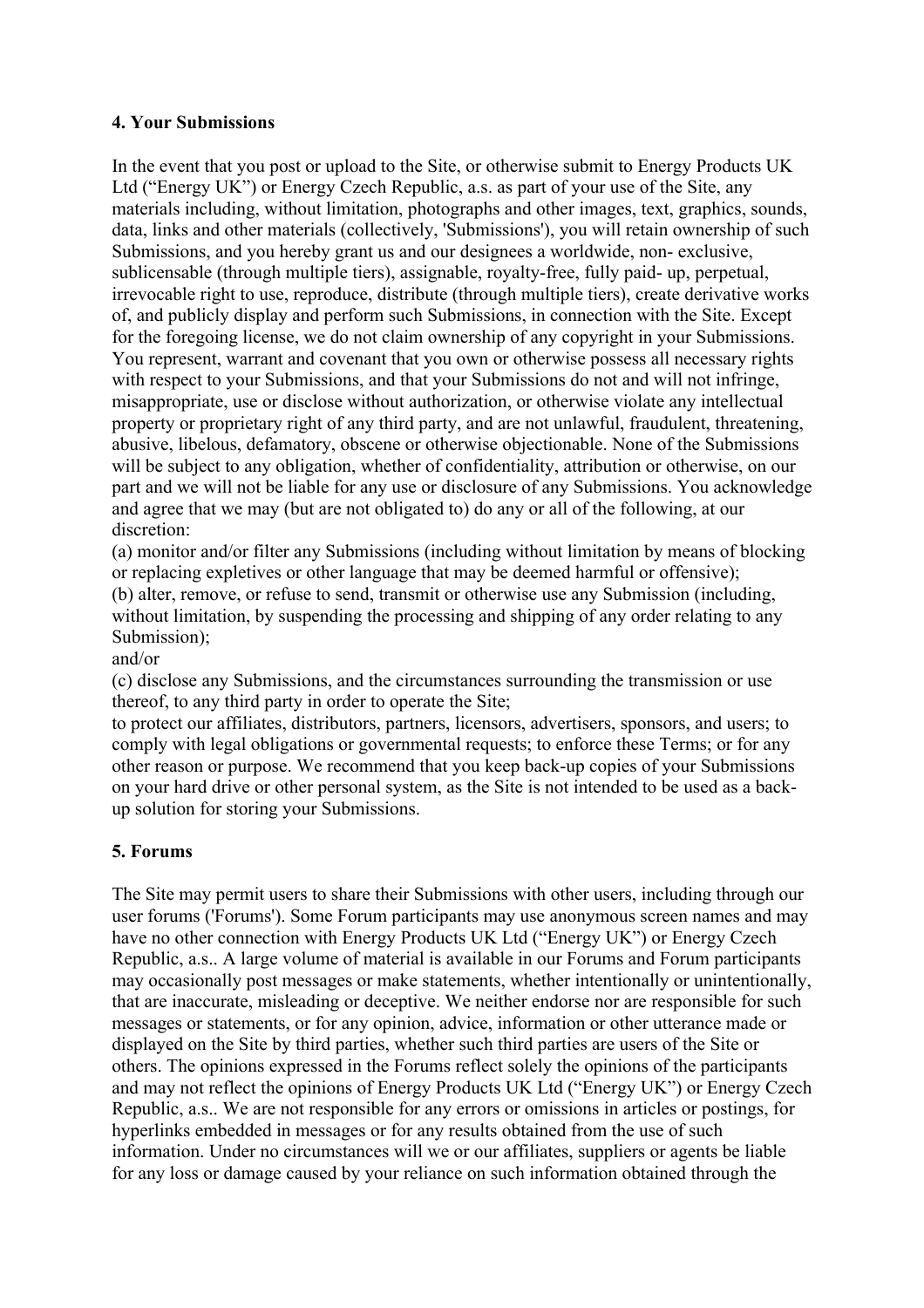Site. We may, but have no obligation to, monitor the Forums and any materials displayed, transmitted or otherwise made available on or through the Forums.

## **6. Orders**

By placing an order with Energy Products UK Ltd ("Energy UK") for products which are sold on the Site ("Products") you will be deemed to have read, understood and agreed to these Terms and Conditions ("T&C"). Please read these T&C carefully and, if you are unhappy with any aspect, you should contact our customer service advisors before placing an order with us.

We amend these T&C periodically. Please check the top of this page to see when the T&C were last updated. You should visit this page from time to time to review the current T&C. If any modification is unacceptable to you, your only recourse is to terminate the contract by contacting us.

## **7. Contact**

## **Eshop infoline:**

We will be happy to answer your questions. You can contact us either via email: info@energyproducts.uk, or at the phone number: +44 7842893084.

Our representative will be available at the above phone numbers Monday through Friday from 8 AM to 3 PM GMT and they will immediately attend to your order and answer your questions. To better serve you we recommend that you have your registration number ready (if you are a registered member).

## **Company's Headquarters:**

Energy Products UK Ltd 102 Simmonds House, Clayponds Lane Brentford, TW8 0GS UK

Company ENERGY PRODUCTS UK Ltd is registered in England - Company Number 13519245

Company ENERGY CZECH REPUBLIC a.s. is registered at the Commercial Register maintained by the Municipal Court in Prague, Section B, File No. 20404

Company Identification Number: 03737195 Tax ID No.: CZ03737195

Links: www.energyproducts.uk Energy Eshop

## **8. Not Healthcare Advice**

The Products and claims made about Products on or through the Site have not been evaluated as a medicine and are not approved to diagnose, treat, cure or prevent disease.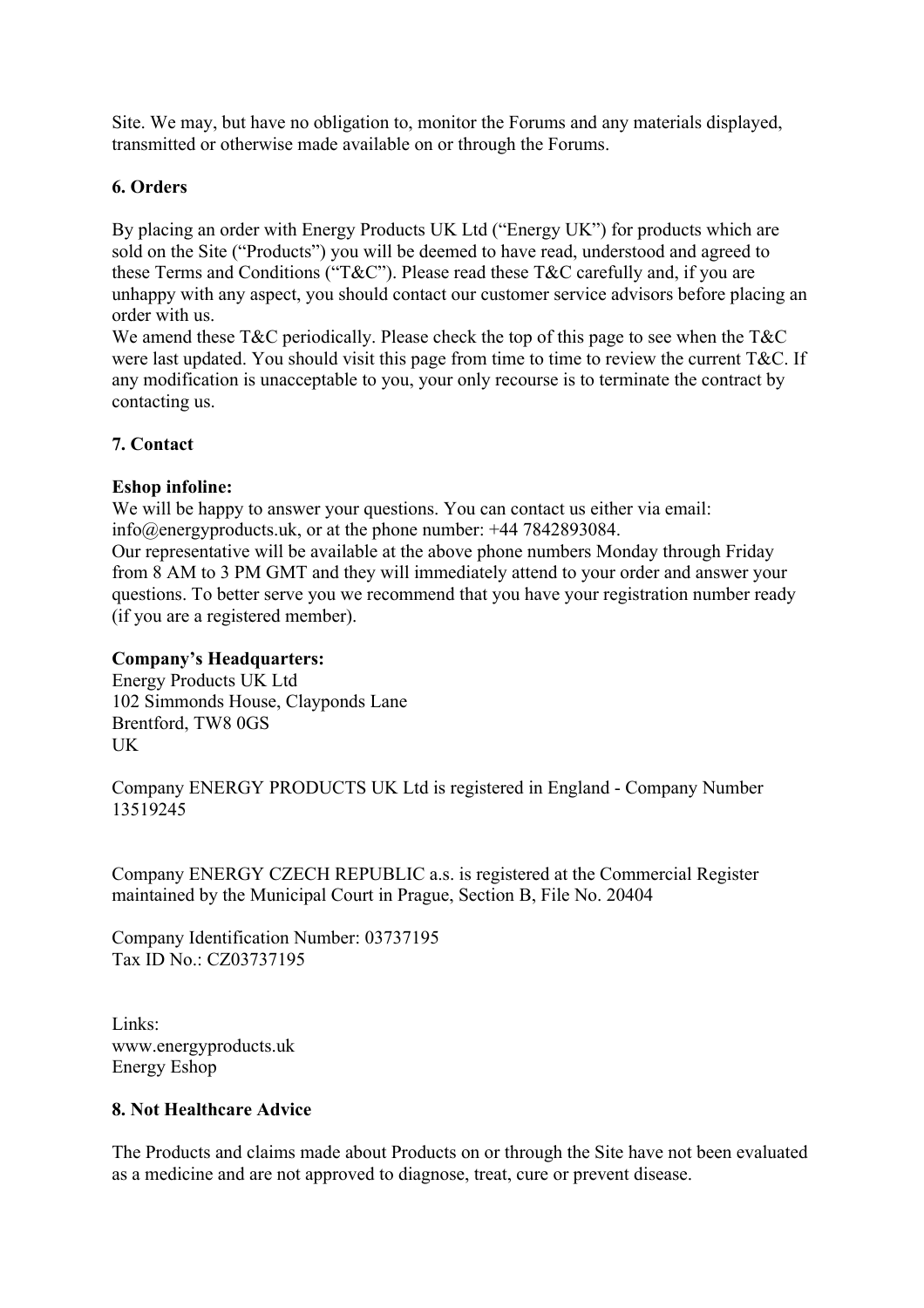The Site is not intended to provide diagnosis, treatment or medical advice. Products, services, information and other content provided on the Site, including information that may be provided on the Site directly or by linking to third-party websites are provided for informational purposes only. Please consult with a physician or other healthcare professional regarding any medical or health related diagnosis or treatment options. Information provided on the Site and linked websites, including information relating to medical and health conditions, treatments and products may be provided in summary form. Information on the Site including any product label or packaging should not be considered as a substitute for advice from a healthcare professional. The Site does not recommend selfmanagement of health issues. Information on the Site is not comprehensive and does not cover all diseases, ailments, physical conditions or their treatment. Contact your healthcare professional promptly should you have any health related questions. Never disregard or delay medical advice based upon information you may have read on the Site. Links to or access from any third party websites or resources is not an endorsement of any information, product or service. We are not responsible for the content or performance of any third party websites. Use of any third party websites is at your own risk. You should not use the information or services on the Site to diagnose or treat any health issues or for prescription of any medication or other treatment. You should always consult with your healthcare professional and read all information prior to using product or before beginning any exercise or diet program or starting any treatment for a health issue. Individuals are different and may react differently to different products. You should consult your physician about interactions between medications you are taking and nutritional supplements. Comments made in any forums on the Site by employees or Site users are strictly their own personal views made in their own personal capacity and are not claims made by us or do they represent the our positions or views. Product ratings by any current or previous employees or Site users are strictly their own personal views made in their own personal capacity and are not intended as a substitute for appropriate medical care or advice from a healthcare professional.

#### **9. Authority**

By using our Site, you represent and agree that you are at least 18 years of age or older and are fully able and competent to enter into the terms, conditions, representations and warranties set forth in this T&C; otherwise, please exit the Site. The Site is not intended or designed to attract users under the age of 18. We do not collect personal information from any person we know to be under the age of 18. If you are under the age of 18, you are not permitted to disclose or send to us any personal information.

The Site is operated from the UK and the Czech Republic and personal information sent to us is governed by the privacy policies of the EU, according to GDPR. We make no representation that the Site or its content (including, without limitation, any products or services available on or through the Site) are appropriate or available for use in other locations.

## **10. Delivery**

Due to unfavourable condition deliveries can be made only across the UK. Your order will be delivered to the specified address. However, we are unable to deliver to PO Box addresses. You will be informed about your order shipment from our logistic centre via email. Number of your order will be also included in the e-mail. The orders will be shipped no later than 10 working days of placing the order. The orders are delivered during workdays.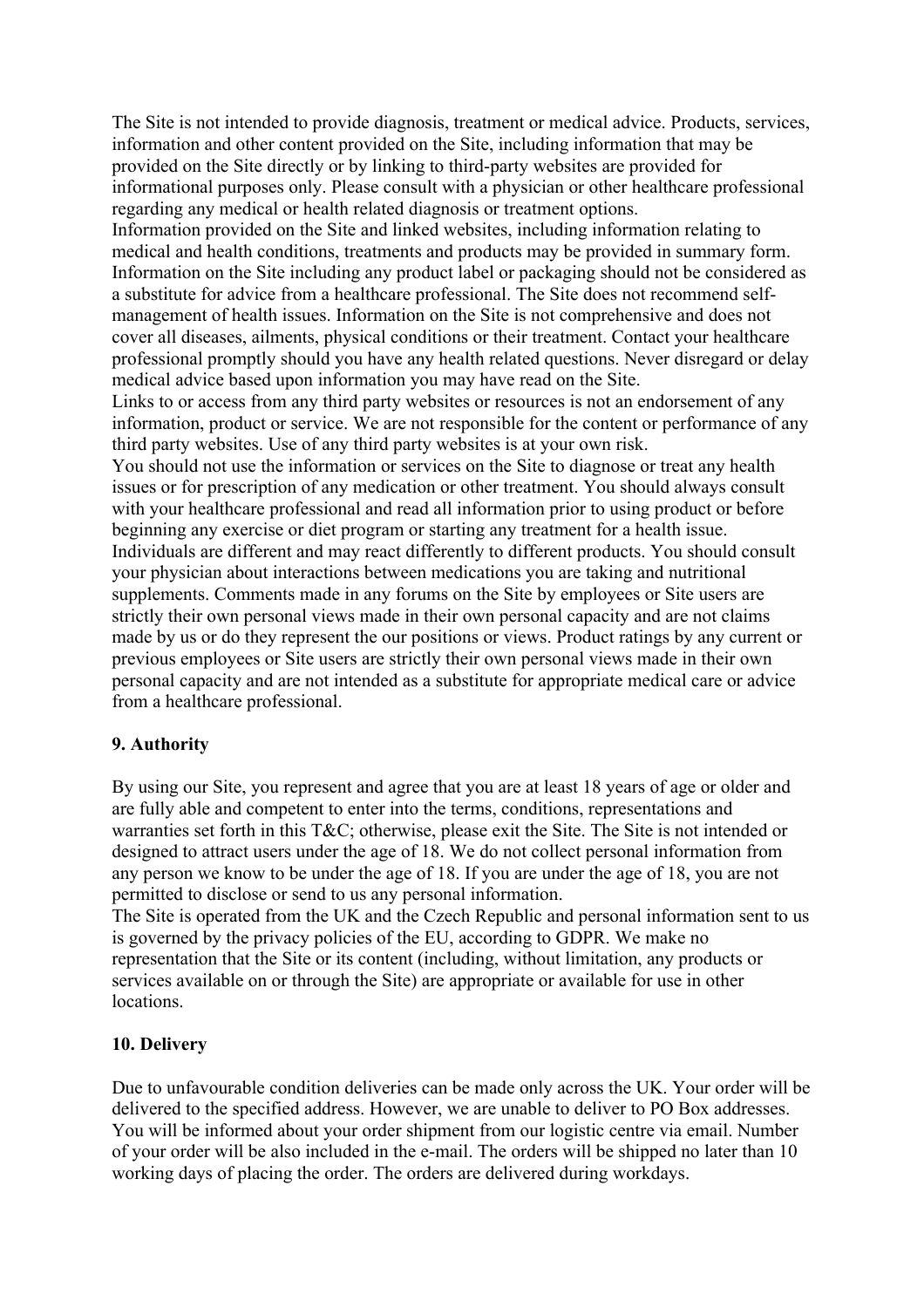1. Standard shipping  $(3 - 5)$  business days) o UK – £2.90

2. Express shipping (1 - 2 business days) o UK – £4.99

Free delivery: on all orders over £50

## **11. Payment**

Payments can be made through the following methods:

- Debit/credit card

- Amex

#### **12. Acceptance and Inspection of Products**

Upon acceptance of Products, make sure to duly inspect packaging intactness, number of parcels and, in case of any defects, immediately inform of such event the parcel delivery service directly.

#### **13. General Terms**

#### **GENERAL PROVISIONS**

These Commercial Terms of ENERGY PRODUCTS UK Ltd, a private limited by shares company with registered offices at 102 Simmonds House, Clayponds Lane, Brentford TW8 0GS, Company No. 13519245, registered at the Companies for England and Wales, govern mutual rights and obligations of parties arising from Purchase Contract between the Seller and another individual via internet shop of the Seller www.energyproducts.uk in accordance to the laws of United Kingdom. These Commercial Terms do not apply when party intending to purchase goods from the Seller is a legal entity or an entity ordering goods for its business purposes or for the purpose of its trade as a sole practitioner.

Business relationship between the Seller and a Buyer who is not a final consumer is governed by individually agreed upon terms. This means that the Seller has the right to unilaterally refuse to enter into a Purchase Contract. The Seller shall inform the Buyer accordingly, in writing to an e-mail address provided in the Buyer's order.

## **EXECUTION OF PURCHASE CONTRACT**

All presentations of the products placed on the web portal of www.energyproducts.uk are informative and the Seller is not obliged to enter into a Purchase Contract specifically related to these products.

Buyer's order made via the internet store www.energyproducts.uk or via telephone is a binding proposal of the Buyer to enter into a Purchase Contract with the Seller. The Seller shall immediately acknowledge receipt of the order via email to the email address provided by the Buyer in the order while such confirmation shall not be deemed Seller's acceptance of the proposal to enter into a Purchase Contract.

The Buyer has the right to cancel the order, i.e. to withdraw his proposal to enter into a Purchase Contract without any penalty, until the moment the products are dispatched. The Buyer shall notify the Seller of the cancelation of order via email or phone.

The Purchase Contract is deemed executed by accepting the proposal to enter into a Purchase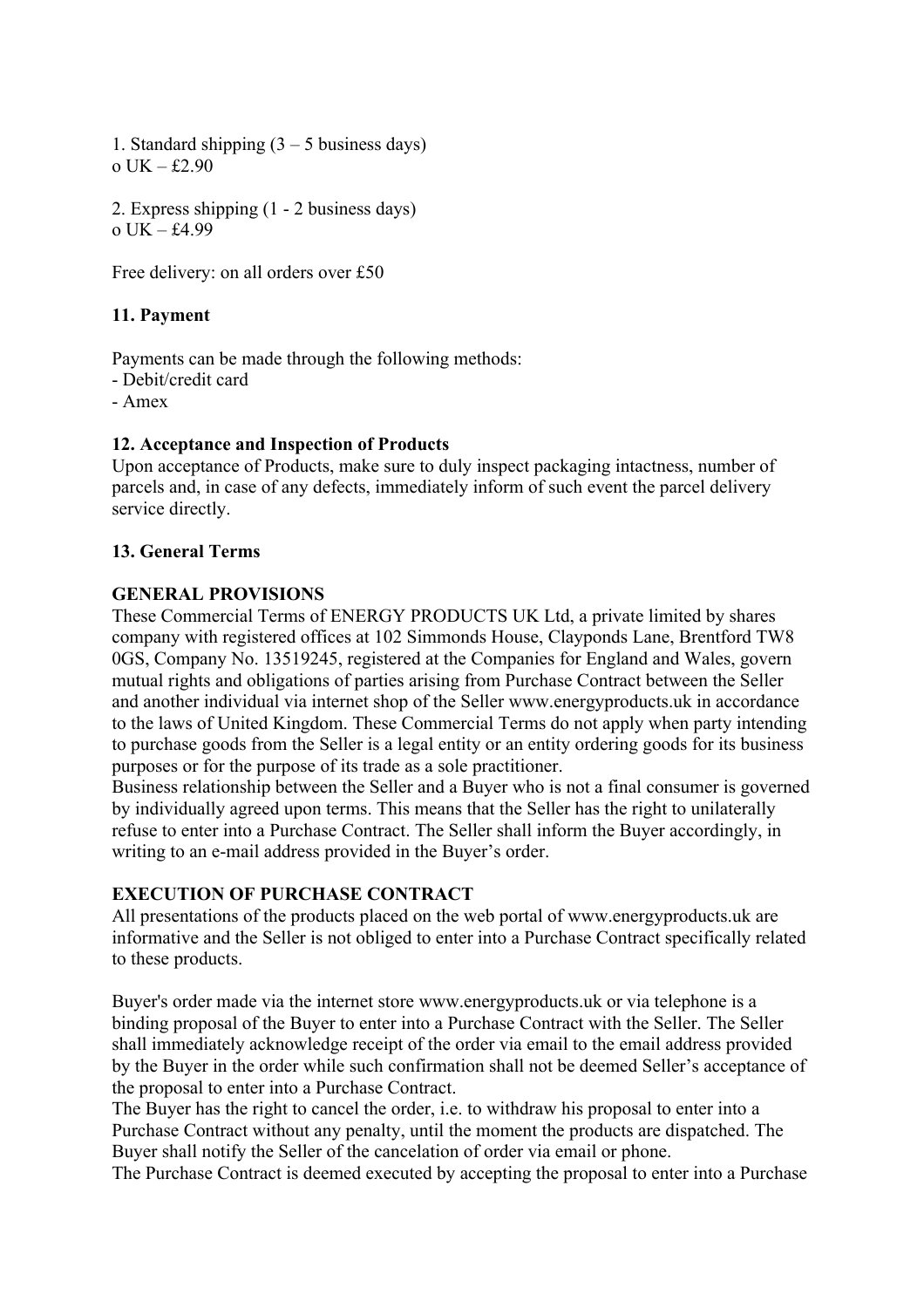Contract by the Seller, when the dispatch of the Seller's goods to the Buyer or Seller's explicit acceptance by email shall constitute acceptance.

Prices of products and services (such as postage) listed on the web portal are in GBP, including the applicable VAT rate as per current legislation.

The Buyer agrees to use remote means of communication when executing the Purchase Contract. Costs incurred by the Buyer when using remote means of communication in connection with execution of the Purchase Contract (costs of internet connection, telephone calls) are borne solely by the Buyer.

The Purchase Contract is concluded in the English language and is archived by the Seller for the purpose of a proper performance. The contract is not accessible to third parties.

## **PAYMENT TERMS**

The Buyer may pay for the price of the products and any costs associated with the delivery of the products under the Purchase Contract in the following manner:

(a) Electronically: debit/credit/Amex card payment

Seller sends a sales receipt, along with the products to the Buyer; such receipt does not serve as a tax document. The tax document is sent by the Seller only upon Buyer's written (by email) or phone request.

## **SHIPPING AND DELIVERY OF PRODUCTS**

The cost of shipping and handling is borne by the Buyer according to the method selected when ordering the products. These costs are determined by the prices listed on www.energyproducts.uk

If the Seller is obliged to deliver the products to the premises specified by the buyer in the order, according to the Purchase Contract, the Buyer shall take over the products upon delivery. Upon receipt of the products from the carrier, the buyer is required to inspect intactness of the packaging of the products and, in the event of any defects, to notify the carrier without an undue delay. In the event of a discovery the packaging has been tampered in an unauthorized fashion, the Buyer is not required to accept delivery of the parcel from the carrier.

In the event that, for reasons on the Buyer's end, it is necessary to deliver the products repeatedly or in any other way than stated in the order, the Buyer is obliged to pay the costs associated with the repeated delivery of the products, or the costs associated with a different delivery method.

## **WITHDRAWAL FROM THE CONTRACT**

Pursuant to Consumer Rights Act 2015, a Buyer who is a consumer shall have the right to withdraw from the contract within 14 days of the date of receipt of the Goods.

Withdrawal from the Contract must be advised to the Seller within this period by email or in writing to the Seller's address.

In case of a withdrawal from the Contract, the Purchase Contract is deemed cancelled from the outset. The products must be returned to the Seller within 14 (fourteen) days of withdrawal by the Buyer. If the Buyer withdraws from the contract, the buyer bears the cost of returning the products (e.g. shipping), even if the products cannot be returned by the regular postal route.

In the event of a withdrawal from the Contract, the Seller shall return the funds received from the Buyer within 14 (fourteen) days of the withdrawal from the Purchase Contract in the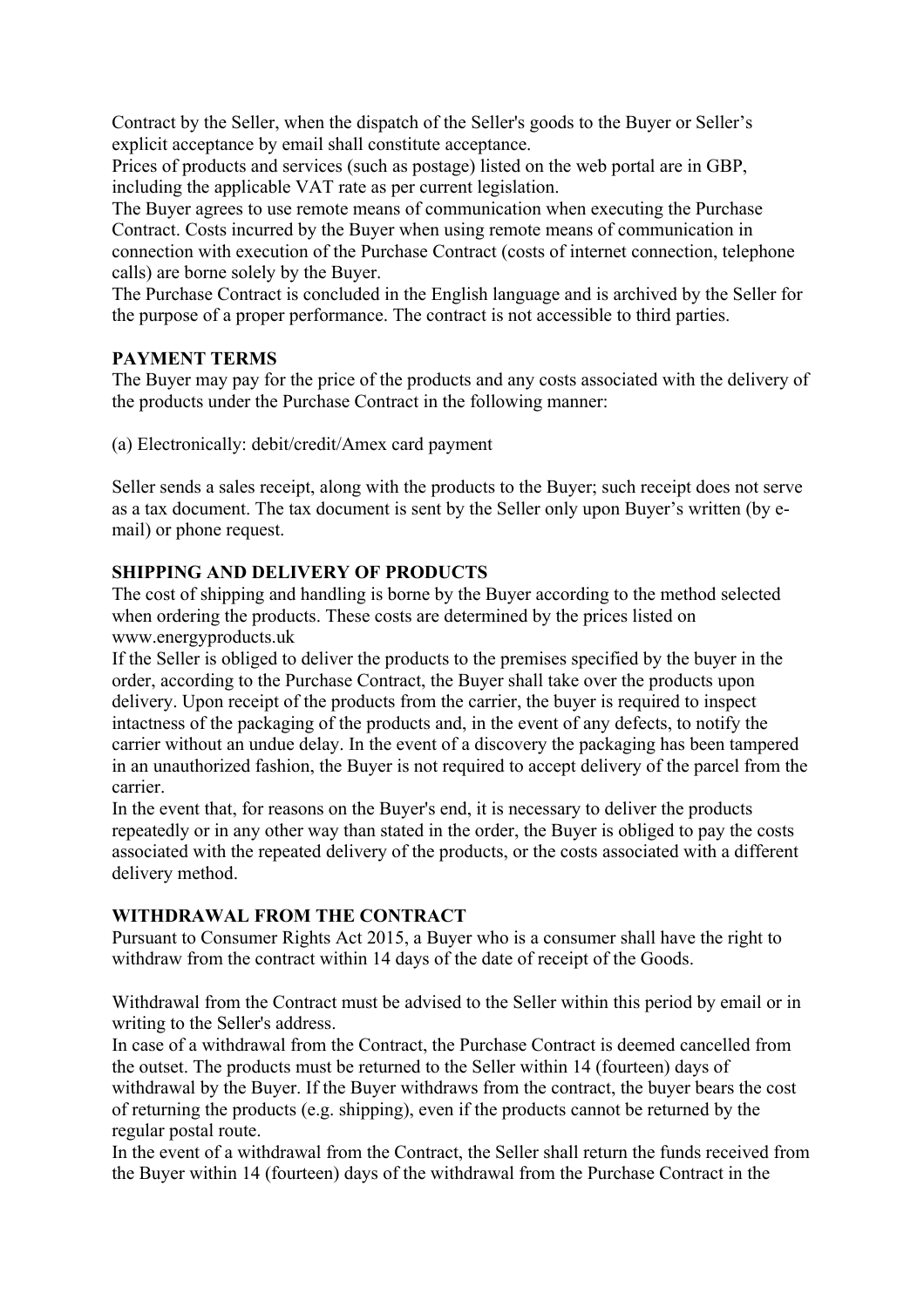same way as he has received such from the Buyer, unless he explicitly agrees with the Buyer on any other way that will not cause the Buyer any additional costs. The Seller is not obliged to return the received funds to the Buyer until the Buyer returns the goods or proves that the goods were sent back to the Seller.

The Seller shall return to the Buyer all payments for the Goods covered by the withdrawal declaration and the costs of delivery of these Goods (except for any additional costs resulting from the selected mode of delivery other than the cheapest option offered by the Seller) immediately, but no later than 14 days of receiving the Buyer's declaration on withdrawal from the contract. The Seller may withhold the refund until receipt of the Goods. The Goods returned will be inspected for signs of use, damage, lack or damage to the original

packaging, or lack of any elements contained in the product. In the event of defects in the aforesaid elements, the Seller shall have the right to refuse to accept the returned Goods. The Buyer acknowledges that if the returned products are damaged or worn out, the Seller is entitled to a compensation for the damage caused to the products and is entitled to offset this claim unilaterally against the Buyer's claim for repayment of the purchase price.

If a gift is provided to the Buyer together with the goods, the Gift Contract between the Seller and the Buyer is deemed entered into with the condition that if the Buyer withdraws from the Purchase Contract, the Gift Contract expires and the Buyer is obliged to return the gift provided with the goods to the Seller.

Until an acceptance of the goods by the Buyer, the Seller is entitled to withdraw from the Purchase Contract at any time. In such case, the Buyer shall be informed thereof by the Seller via e-mail, to the address stated in the order, and will refund the Buyer the purchase price, without an undue delay.

#### **RIGHTS FROM DEFFECTIVE PERFORMANCE**

The Seller is liable to the Buyer for the products having no defects and that at the time the Buyer has accepted the products:

(a) the products have characteristics which the parties have agreed to and, should such stipulation be missing, the products have properties that the Seller or the manufacturer has described or which the Buyer reasonably expects with regard to the nature of the products and to the advertising by the Seller or the manufacturer thereof;

(b) the products are fit for the purpose the Seller indicates or to which the products of that type are normally used;

(c) the products are in the appropriate quantity, degree or quality;

(d) the products comply with the legal requirements.

The Buyer's right from defective performance is based on a defect which the merchandise carries upon the acceptance by the Buyer. If the defect occurs within six (6) months of receipt, it is assumed that the products were defective already upon acceptance.

If the defective performance is a material breach of contract, the Buyer is entitled to: (a) remove the defect by supplying a new item without defect or by supplying the missing item;

(b) remedy the defect by repairing the item;

(c) a reasonable discount on the purchase price;

(d) withdrawal from the Contract.

The buyer shall advise the Seller of the rights he elects to exercise upon notifying of the defect, or without an undue delay after the defect is advised. The Buyer may not change such election without the Seller's consent.

Rights from defective performance are claimed by the Buyer at the Seller's address at the registered offices of the company: ENERGY PRODUCTS UK Ltd, 102 Simmonds House, Clayponds Lane, Brentford TW8 0GS, UK.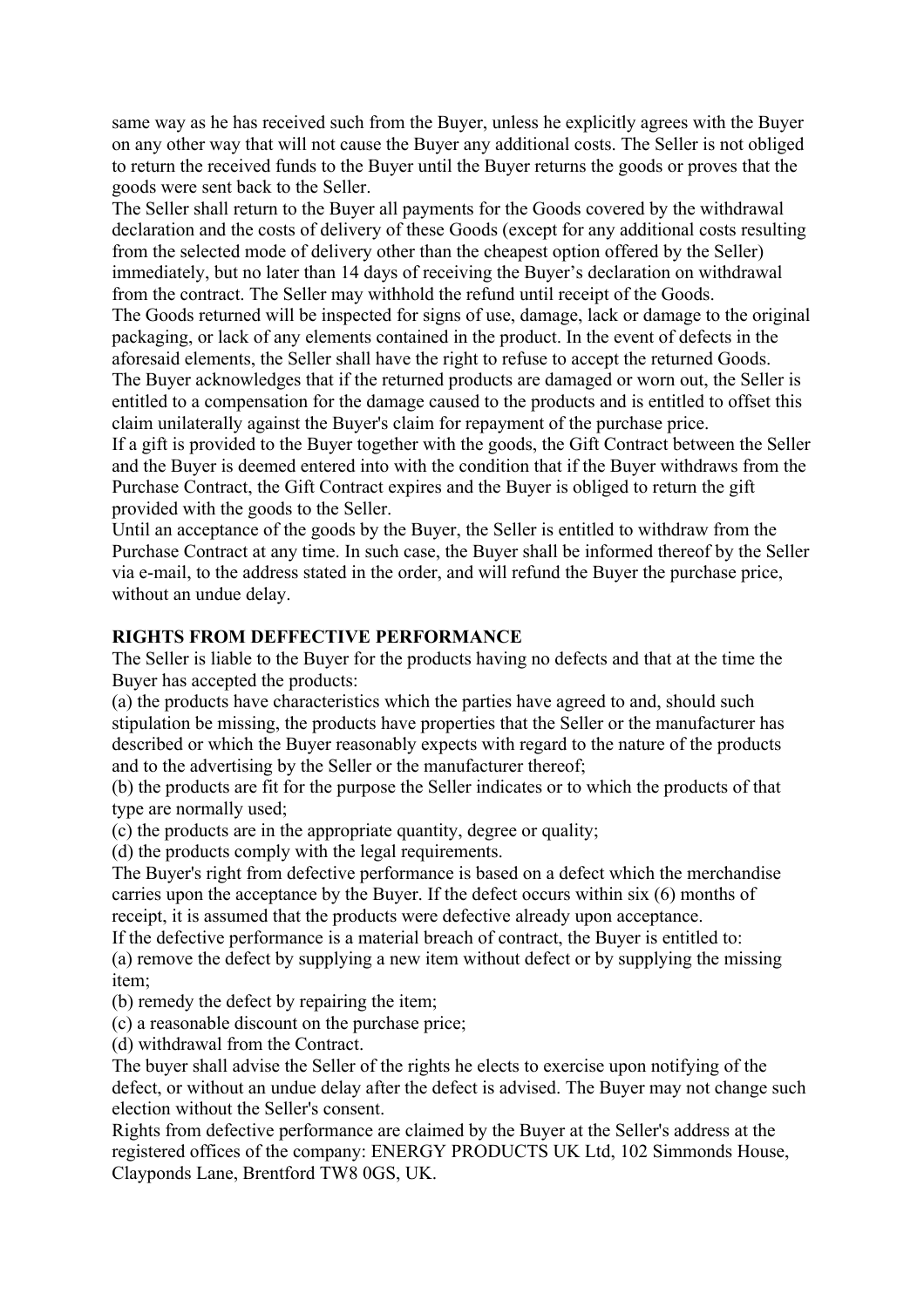The moment of exercising the right from a defective performance shall be the moment when the Seller received defective products from the Seller.

## **PERSONAL DATA PROTECTION**

The Seller undertakes that all personal data provided by the Buyer is handled in accordance with the Personal Data Protection Act No. 101/2000 Coll. and Regulation (EU) 2016/679 of the European Parliament and of the Council of 27 April 2016 on the protection of natural persons with regard to the processing of personal data and on the free movement of such data. Personal data are for the sole purpose of the Seller and are not provided to third parties except for shippers to whom only the data strictly necessary for the transportation of products to the Buyer are provided. The personal data shall be used exclusively for the purpose of concluding, performing or dissolving a contract of sale of the Goods. The personal data is administered by the Seller. The Buyer shall have the right to access his/her personal data, correct it and demand its removal. Such a demand shall be submitted by the Buyer by email to: info@energyproducts.uk

The Buyer may consent to receiving advertising and commercial information from the Seller, including by means of electronic communication. This is done by way of consent by the Buyer to the processing of personal data for marketing purposes (receiving a newsletter, information about rebates, promotions, etc.).

The Buyer has the right to ask the Seller in writing to change or delete his/her personal data at any time from the Seller's database.

## **REPORTING DUTY OF THE PAYER**

Under the Sales Records Act, the Seller is required to issue a receipt to the Buyer.

## **14. Claims Procedure**

## **Warranty Period**

We provide our customers with a 24-month warranty period if the period, unless a longer period is specified directly on the merchandise.

If the product, its packaging or the use instructions define a period of use, in accordance with special legal regulations, the warranty period will end upon the expiration of such period. The warranty period commences with the Buyer receiving the delivered products. The warranty period is extended by the time the product was under repair. In the case of replacement of the products for new ones during the warranty period, the warranty period begins to run again at the time of receipt of the new products.

## **Filing a Claim**

Under all circumstances, we try to accommodate our customers. If a consumer discovers a defect in the purchased products during the warranty period, he/she has the right to file a claim with us.

Send the claimed products (if feasible, include a copy of the sales receipt, and possibly a cover letter with a brief description of the defect) to our mailing address.

If you are claiming cosmetic products due to an allergic reaction, please also include the medical report that we need in order to process a claim with our suppliers / manufacturers.